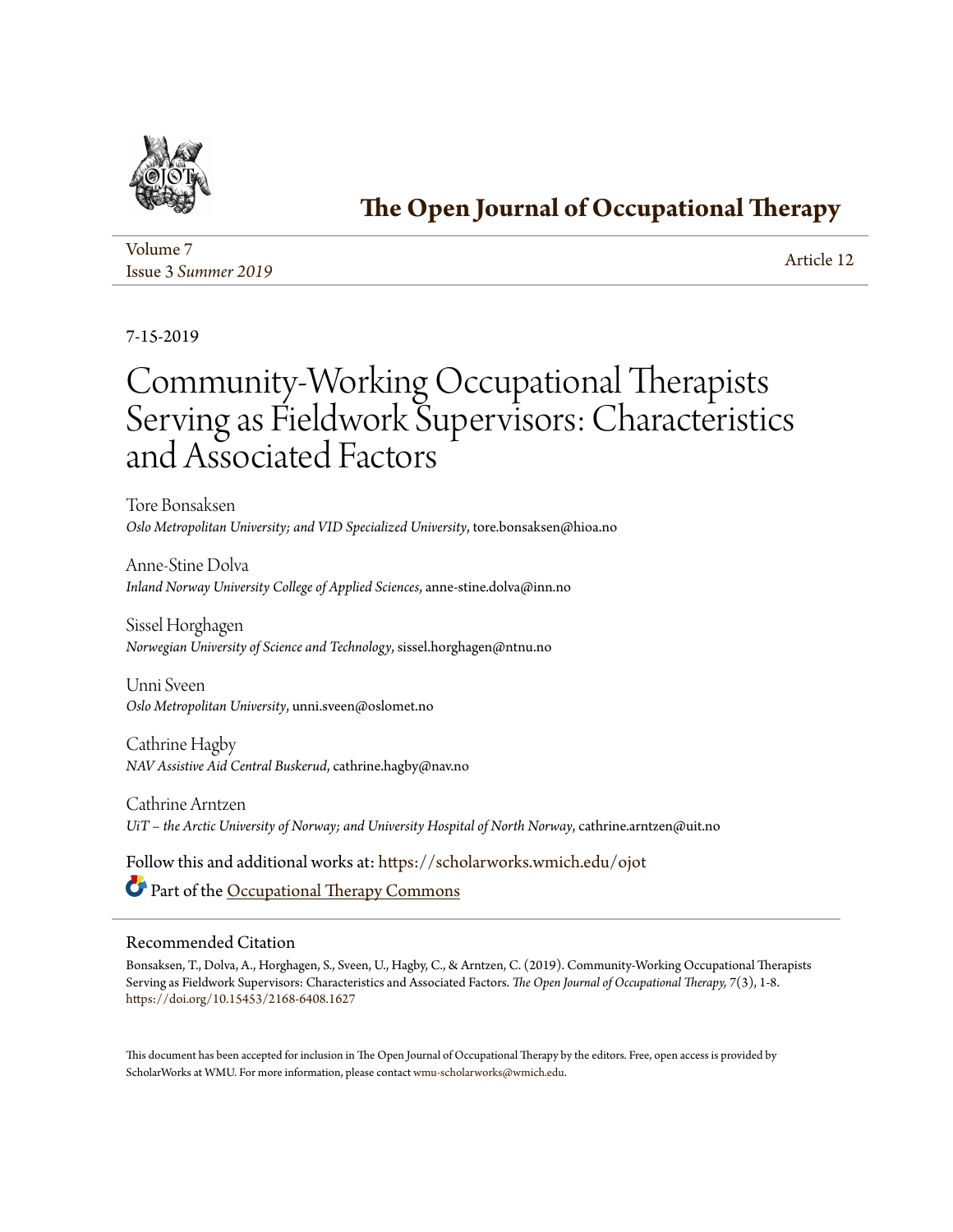## Community-Working Occupational Therapists Serving as Fieldwork Supervisors: Characteristics and Associated Factors

#### **Abstract**

As enrollment numbers grow in occupational therapy academic programs in Norway, the need for more fieldwork placements and supervisors increases. More knowledge about factors of importance for occupational therapists' decisions to take on the role of fieldwork supervisor may promote easier access to supervisors who are ready for the task, and it may assist in addressing the barriers for those who are not. We recruited a sample of 561 community-working occupational therapists for an electronic survey conducted in 2017. Quantitative survey responses were obtained and used in the current study. The differences between supervisors and non-supervisors were examined with independent *t*tests and Chi Square tests. To assess factors associated with serving as a supervisor, a multivariate logistic regression analysis was conducted. One hundred fifty-six participants (27.8%) had served as a fieldwork supervisor during the preceding year. The adjusted analysis showed that having a job physically located together with other occupational therapists was significantly associated with increased odds for serving as supervisor (OR:1.79, 95% CI:1.17-2.74,  $p <$ 0.01). A minority of the participants had supervised occupational therapy students during the preceding year, suggesting that community-based services are an under-used arena for occupational therapy students' fieldwork. In a long-term perspective, providing social and organizational support for occupational therapists who might take on student supervision may increase their willingness and opportunity to do so.

#### **Comments**

The authors report grants from Ergoterapeutene (The Norwegian Occupational Therapy Association), during the conduct of the study.

#### **Keywords**

community-based services, fieldwork, occupational therapy, students, supervision

#### **Cover Page Footnote**

We gratefully acknowledge the efforts made by the survey participants.

#### **Credentials Display**

Tore Bonsaksen, MSc; Anne-Stine Dolva, PhD; Sissel Horghagen, PhD; Unni Sveen, PhD; Cathrine Hagby, BSc; Cathrine Arntzen, PhD

Copyright transfer agreements are not obtained by The Open Journal of Occupational Therapy (OJOT). Reprint permission for this Topics in Education should be obtained from the corresponding author(s). Click [here](https://scholarworks.wmich.edu/ojot/policies.html#rights) to view our open access statement regarding user rights and distribution of this Topics in Education. DOI: 10.15453/2168-6408.1627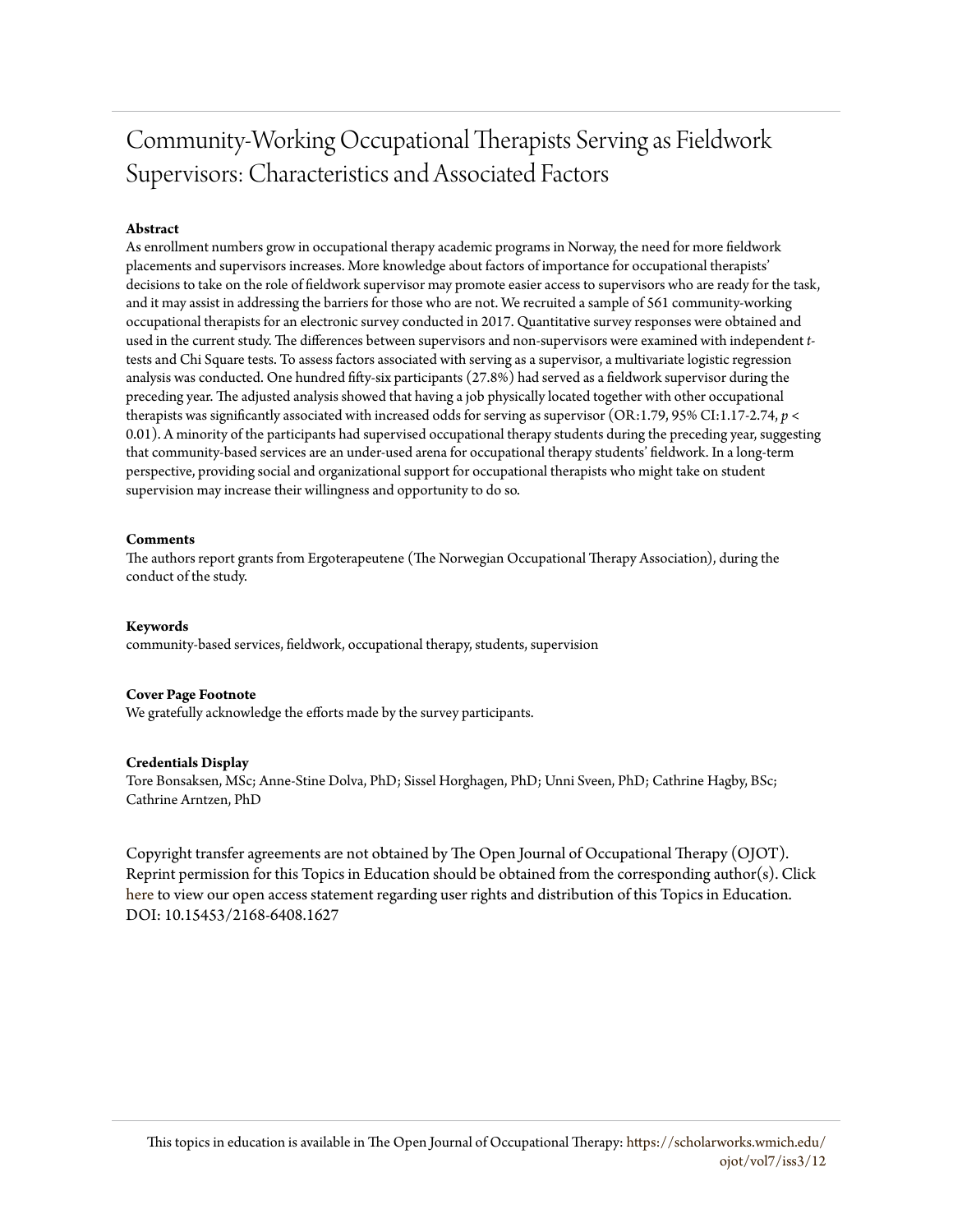By tradition, occupational therapy is a profession strongly rooted in clinical practice (Sladyk, Jacobs, & MacRae, 2010). Students are currently required to have a minimum of 1,000 hrs of fieldwork education as part of their occupational therapy training (World Federation of Occupational Therapists, 2016). Although the number of required fieldwork hours in the curriculum has lately been questioned (Thomas & Penman, 2018), the general purpose of fieldwork education is to develop students' competence by providing them with opportunities to learn from their supervisors' practice and reasoning, from their own experiences with practicing as a therapist, and from the experiences of the clients with whom they work (Lawson-Porter, 2014). It is important to note that the fieldwork experience is one where the students are facilitated in their integration to the profession's theoretical knowledge and its practice (Bonsaksen, Granå, Celo, Ellingham, & Myraunet, 2013; Lawson-Porter, 2014).

As enrollment numbers grow in occupational therapy academic programs in Norway, the need for more fieldwork placements and supervisors increases. However, higher enrollment numbers also pose a challenge for finding enough places for students' clinical fieldwork (Hamilton et al., 2015). In response, innovative forms of fieldwork have included simulated experiences, student-led clinics, role-emerging practice placements, and project-based placements in health care facilities (Hamilton et al., 2015). Moreover, the 2:1 model (one therapist serving as supervisor for two students) has been proposed as the model of choice for the future (Price & Whiteside, 2016), although it is acknowledged that this model has advantages as well as challenges (Daniels, 2010; Hanson & DeIuliis, 2015; Price & Whiteside, 2016).

In Norway, six occupational therapy education programs are currently in operation at the universities, and approximately 300 new students are enrolled in these programs each year (Samordna opptak, 2018). In turn, the increased admission of students has direct implications for an increased need for fieldwork supervisors. In view of the demographic changes in Norway, a recent policy document pointed to the number of health care students as too small to suffice for the growing needs in the local communities (HelseOmsorg21, 2014), and ongoing reform aims at using community health care more frequently as the arena for students' fieldwork. For community-based health care to take on such educational tasks, the foundational framework needs to identify and address the needs of the supervisors.

Despite innovative models of fieldwork being developed internationally, the main model still appears to be the one-on-one model. Thus, the traditional delivery of supervision may, in and of itself, pose a challenge for recruiting a sufficient number of occupational therapy clinicians to serve as fieldwork supervisors. In addition, potential supervisors are likely to consider the pros and cons before eventually accepting an invitation to supervise a student during his or her fieldwork. For example, incentives for engaging in the role may be related to upholding professional values, seeing opportunities for one's own continued professional development, co-learning with students, recruitment of future employees, and taking pride in providing good learning experiences for students (Bonsaksen et al., 2013; Hanson, 2011). However, previous negative experiences with students who have lacked foundational communication, problem-solving, and clinical skills may increase skepticism with regard to taking on the supervisor role (Hanson, 2011), perhaps, in part, owing to the increased risk of having to fail the student (Nicola-Richmond, Butterworth, & Hitch, 2017).

As the need for recruiting competent fieldwork supervisors increases, so does the need for systematic inquiry into the factors of importance for entering the supervisor role. Two recent studies, one with a quantitative and one with a qualitative design, appear to be of particular interest. Varland, Cardell, Koski, and McFadden (2017) assessed factors associated with occupational therapists'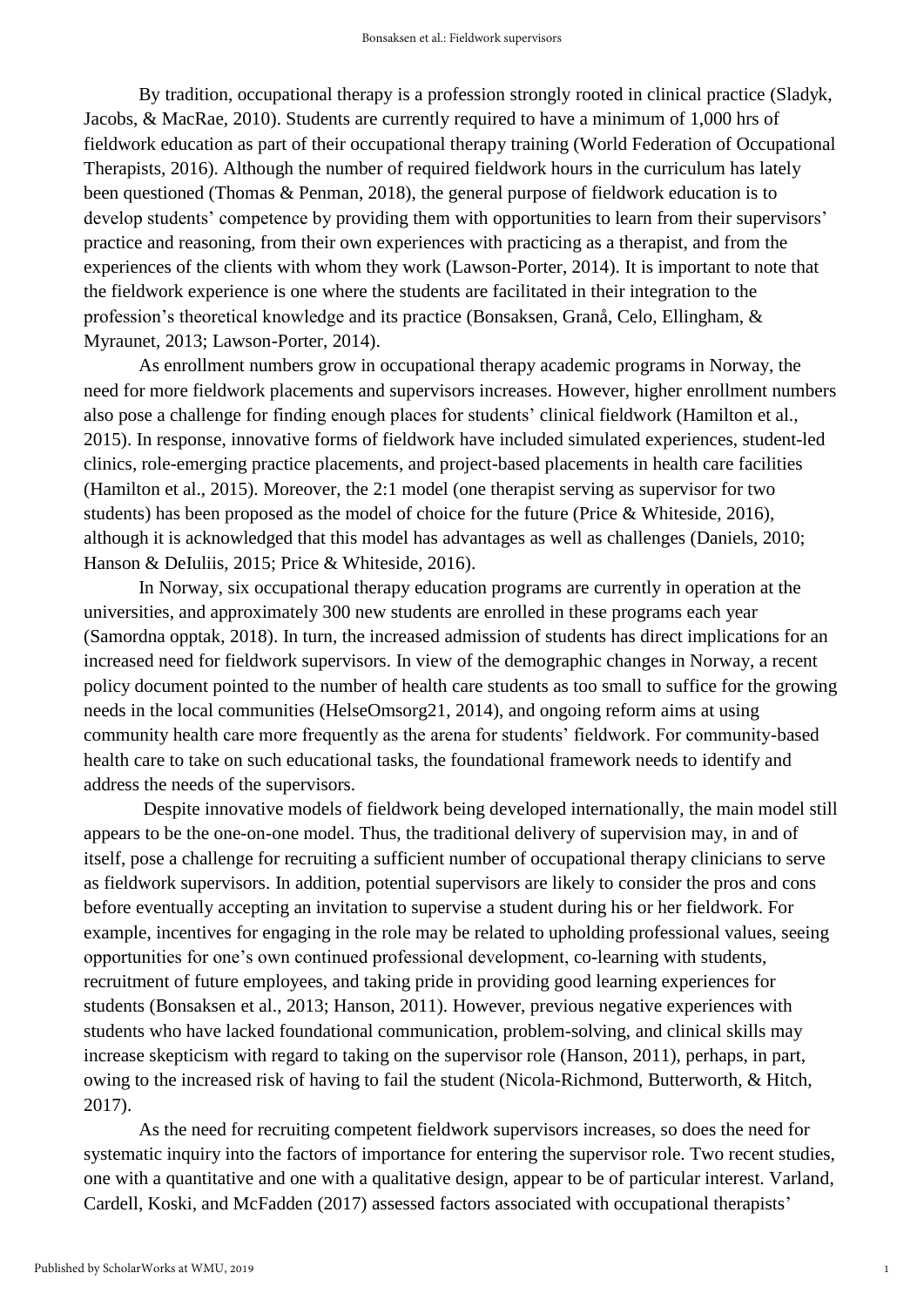decisions to supervise students in fieldwork. In addition to individually perceived preparedness, onsite mentorship and support from their own supervisors were significantly associated with higher odds of serving as a fieldwork supervisor. In an interview study of newer occupational therapy supervisors in an acute care hospital setting, Krishnasamy and co-workers (2017) found that the supervisors' experiences depended on the on-site support structures. These structures were related to colleagues who would help them with their caseloads, having a mentor to whom to turn, and other means of support and training.

An overview of the literature indicates that the reasons for accepting or declining the supervisor role appear to be related to the characteristics of the supervisor (preparedness, perceived benefits from being a supervisor) and to the anticipated characteristics of the student (level of skills in diverse areas). However, the reasons also appear to include the social and organizational context of practice; for example, in the form of support or pressure to enter the role, or a reluctance and lack of support from mentors and co-workers. More knowledge about factors of importance for occupational therapists' decisions to take on the role of fieldwork supervisor may promote easier access to supervisors who are ready for the task and who may assist in addressing the barriers for those who are not.

## **Study Aim**

This study aimed to gain knowledge about the factors associated with being a fieldwork supervisor among community-working occupational therapists in Norway.

#### **Method**

#### **Survey Design**

The study had a cross-sectional, quantitative, electronic survey design. A comprehensive questionnaire was developed for the research project, and the section relevant for this particular substudy is provided in the Appendix. Results pertaining to other sections of the survey tool have been published elsewhere (Arntzen et al., 2018; Bonsaksen, Dolva, et al., 2018; Bonsaksen et al., 2019; Bonsaksen, Sveen, et al., 2018). The survey topics covered information about the participants and their practices, as well as information about the municipalities in which they worked. A draft of the questionnaire was set in Easy Fact, an electronic survey program. Seven randomly chosen occupational therapists working in rural or urban community practices agreed to pretest the electronic draft version of the questionnaire. Based on their experiences of text, questions, response options, and relevance, the questionnaire was revised and the final, electronic Easy Fact version was set.

#### **Procedure**

On behalf of the project group, an e-mail with a link to the online survey and an invitation to participate was sent through Ergoterapeutene (the Norwegian Occupational Therapy Association). Two reminders were given to non-responders to the initial survey distribution, after 1 and 2 weeks, respectively. The link to the survey was closed after 3 weeks, and all data were transferred to the project group.

#### **Participants**

The participants were occupational therapists working in community-based practice in Norway. The membership list of Ergoterapeutene was used to identify relevant informants. The survey was sent to 1,767 of the 1,833 occupational therapists known from the list of members working in community-based practice, the difference owing to invalid e-mail addresses, possibly a result of recent changes in employment. Five hundred and sixty-one occupational therapists responded to the survey for a response rate of 31.8%. The age and gender distribution in the sample  $(M = 42.2 \text{ years}, SD = 11.5 \text{ years}, age range 22-66 \text{ years}, 92.9\% \text{ women} was similar to that of the$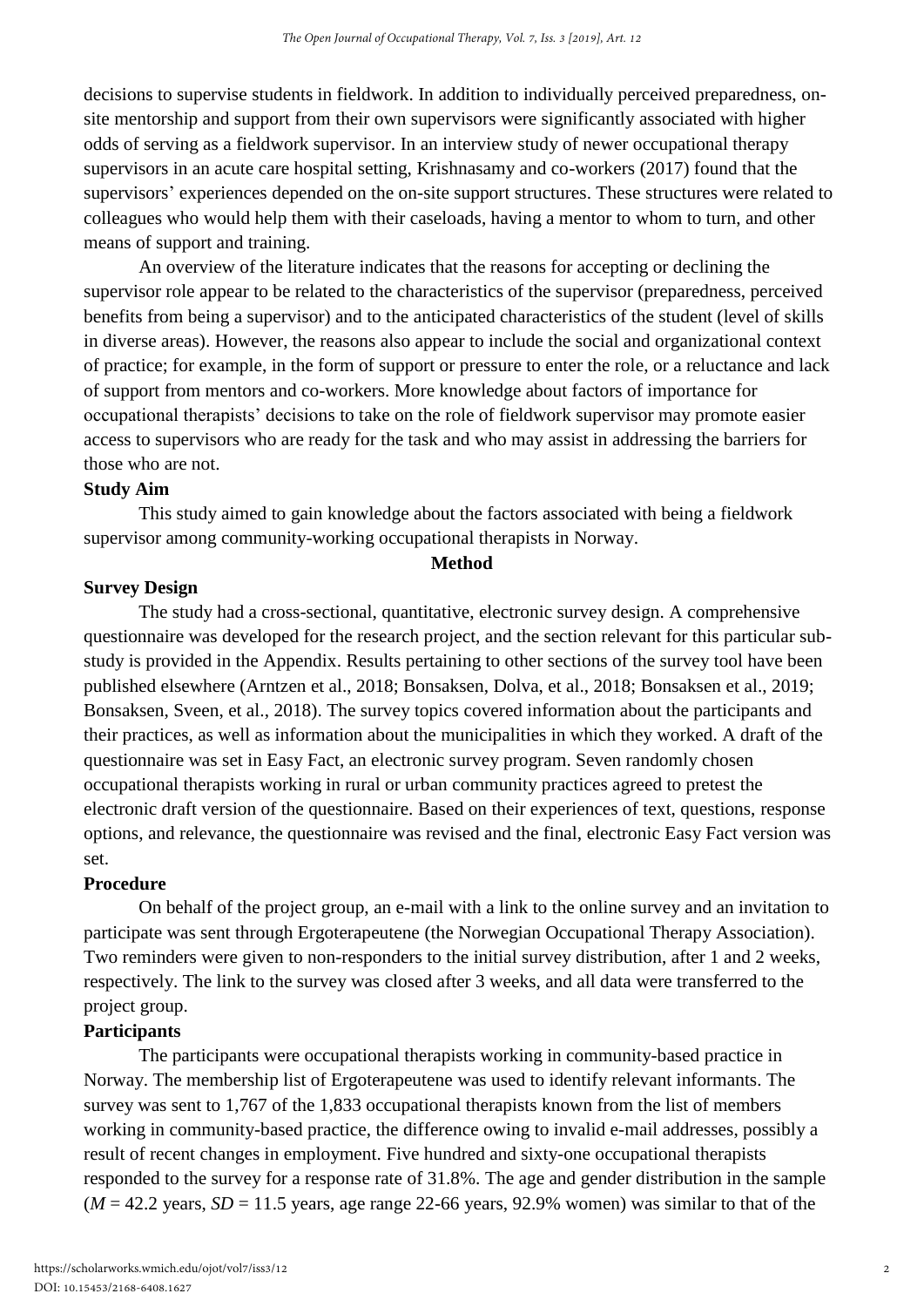identified population of community-working occupational therapists listed as members of Ergoterapeutene ( $M = 41.2$  years,  $SD = 11.7$  years, age range 22-68 years, 92% women). Thus, in these respects, we considered the population to be well represented by the sample. **Variables**

Age and work experience was registered in years (continuous variable). However, for the multivariate analysis (see below) these were transformed into ordinal level variables. Age was transformed into age groups of:  $\leq 30$  years (1), 31-40 years (2), 41-50 years (3), 51-60 years (4), and  $> 61$  years (5). Work experience was transformed into groups with experience of:  $\leq 5$  years (1), 6-10 years (2), 11-15 years (3), 16-20 years (4), 21-25 years (5), 26-30 years (6), and ≥ 31 years (7). The remaining variables were registered as dichotomous, categorical variables: gender (male  $= 0$ , female  $= 1$ ), having further education (no  $= 0$ , yes  $= 1$ ), changed job during the last year (no  $= 0$ , yes  $= 1$ ), job physically located with other occupational therapists ( $no = 0$ ,  $yes = 1$ ), and full-time employment  $(no = 0, yes = 1)$ . Having served as a fieldwork supervisor during the last year was coded 1, whereas not having served as supervisor was coded 0.

#### **Data Analysis**

All data were transferred into the statistical software SPSS for Windows, version 25 (IBM Corporation, 2017). The data were described with frequencies and percentages for categorical variables and means and standard deviations for continuous variables. To investigate differences between occupational therapists serving as fieldwork supervisors during the preceding year and those who did not, independent *t*-tests and Chi-square tests were used for continuous and categorical variables, respectively. Subsequently, a multivariate logistic regression analysis was performed, using fieldwork supervisor as outcome and all of the independent variables entered in one block: age (categorical), gender, further education, work experience (categorical), changed job during the last year, physically located together with other occupational therapists, and full-time employment. The purpose of this analysis was to assess how change in each of the variables would increase or decrease the odds of being a fieldwork supervisor, while adjusting for the covariance between the other variables. Effect sizes in the logistic regression analysis were calculated as odds ratio (OR). The level of significance was set at  $p < 0.05$ .

## **Ethics**

Approval for the study was obtained from the Norwegian Center for Research Data (project no. 52827). In the introduction to the survey, the participants were informed in writing that participation was voluntary and anonymous and that completing and returning the survey served as their written informed consent. We did not require approval from the ethics committee for medical and health care research, as the study did not collect data concerned with health or illness.

### **Results**

#### **Group Comparisons**

In the sample, 156 participants (27.8%) had served as a fieldwork supervisor during the last year. The participants who had the role of a fieldwork supervisor were compared against those who did not (see Table 1). Statistically significant group differences were shown on two variables. Those who were supervisors had a lower proportion than those who had changed jobs during the preceding year (*p* < 0.05) but had a higher proportion whose jobs were physically located together with other occupational therapists ( $p < 0.01$ ), compared to their counterparts.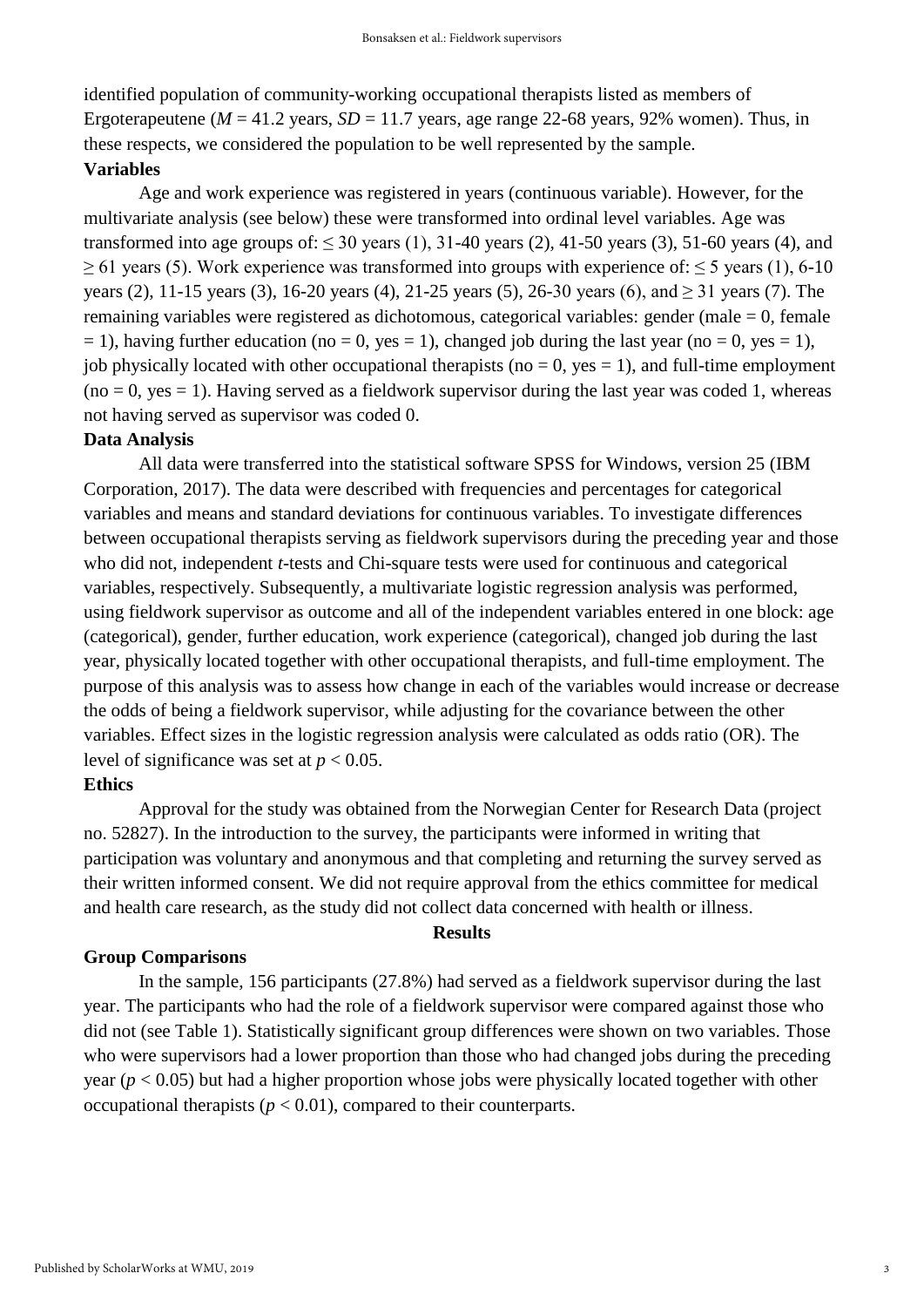|                                  | Supervisors         | Not supervisors     |        |
|----------------------------------|---------------------|---------------------|--------|
| Variables                        | $(n = 156, 27.8\%)$ | $(n = 405, 72.2\%)$ |        |
|                                  | M(SD)               | M(SD)               |        |
| Age                              | 42.7(11.4)          | 42.0(11.6)          | 0.53   |
| Work experience                  | 17.1(10.0)          | 16.2(9.8)           | 0.34   |
|                                  | $n\left(\%\right)$  | $n\left(\%\right)$  |        |
| Female gender                    | 146 (93.6)          | 375 (92.6)          | 0.68   |
| Further education                | 90(57.7)            | 209(51.6)           | 0.20   |
| Job change during last year      | 24(15.4)            | 93(23.0)            | < 0.05 |
| Physically located together with | 119 (76.3)          | 257(63.5)           | < 0.01 |
| other occupational therapists    |                     |                     |        |
| Full-time employment             | 126 (80.8)          | 299 (73.8)          | 0.09   |

## **Table 1**

*Characteristics of the Study Sample (n = 561)*

*Note.* Statistical tests are independent *t*-tests for continuous variables and Chi-square tests for categorical variables.

## **Adjusted Associations with Being a Fieldwork Supervisor**

The results from the logistic regression analysis are shown in Table 2. The full model was statistically significant but with relatively little explanatory power (Nagelkerke  $R^2 = 0.04$ , Cox & Snell  $R^2 = 0.03$ ). One variable showed a direct relationship with being a fieldwork supervisor: those whose jobs were physically located together with other occupational therapist colleagues had 79% higher odds ( $p < 0.01$ ) of being a supervisor, compared to those who were not located together with other occupational therapists.

## **Table 2**

*Multivariate Logistic Regression Analysis Showing Associations Between the Study Variables and Being a Fieldwork Supervisor* (*n* = 561)

|                                                            |           | <b>Adjusted Model</b> |               |
|------------------------------------------------------------|-----------|-----------------------|---------------|
| Independent variables                                      | <b>OR</b> | р                     | 95 % CI       |
| Age group                                                  | 1.00      | 0.98                  | $0.76 - 1.33$ |
| Gender                                                     | 1.21      | 0.63                  | $0.56 - 2.58$ |
| Further education                                          | 1.21      | 0.35                  | $0.81 - 1.81$ |
| Work experience                                            | 1.02      | 0.83                  | $0.85 - 1.22$ |
| Job change during last year                                | 0.65      | 0.09                  | $0.39 - 1.07$ |
| Physically located together                                | 1.79      | < 0.01                | 1.17-2.74     |
| with other occupational therapists                         |           |                       |               |
| Full-time employment<br>$\sim$ $\sim$ $\sim$ $\sim$ $\sim$ | 1.47      | 0.11                  | $0.91 - 2.36$ |

*Note.* Adjusted model parameters: Nagelkerke  $R^2 = 0.04$ , Cox & Snell  $R^2 = 0.03$ , Model  $\gamma^2 = 16.556$ ,  $p < 0.05$ . Reference categories for the independent variables are lower age group, male gender, no further education, low work experience, no job change last year, not located with other occupational therapists, and not employed full-time.

## **Discussion**

This study of community-working occupational therapists in Norway showed that a modest proportion of the sample had served as fieldwork supervisors during the preceding year. When adjusting for all variables in the multivariate model, having a job where one was physically located together with other occupational therapists was significantly associated with having been a fieldwork supervisor in the last year.

Considering that fewer than 3 out of 10 community-working occupational therapists had been a fieldwork supervisor in the last year, the occupational therapists in the local health care sector seem to represent an untapped resource for occupational therapy students' fieldwork. The need for supervisors is likely to increase in accordance with the increased admission of students, at least until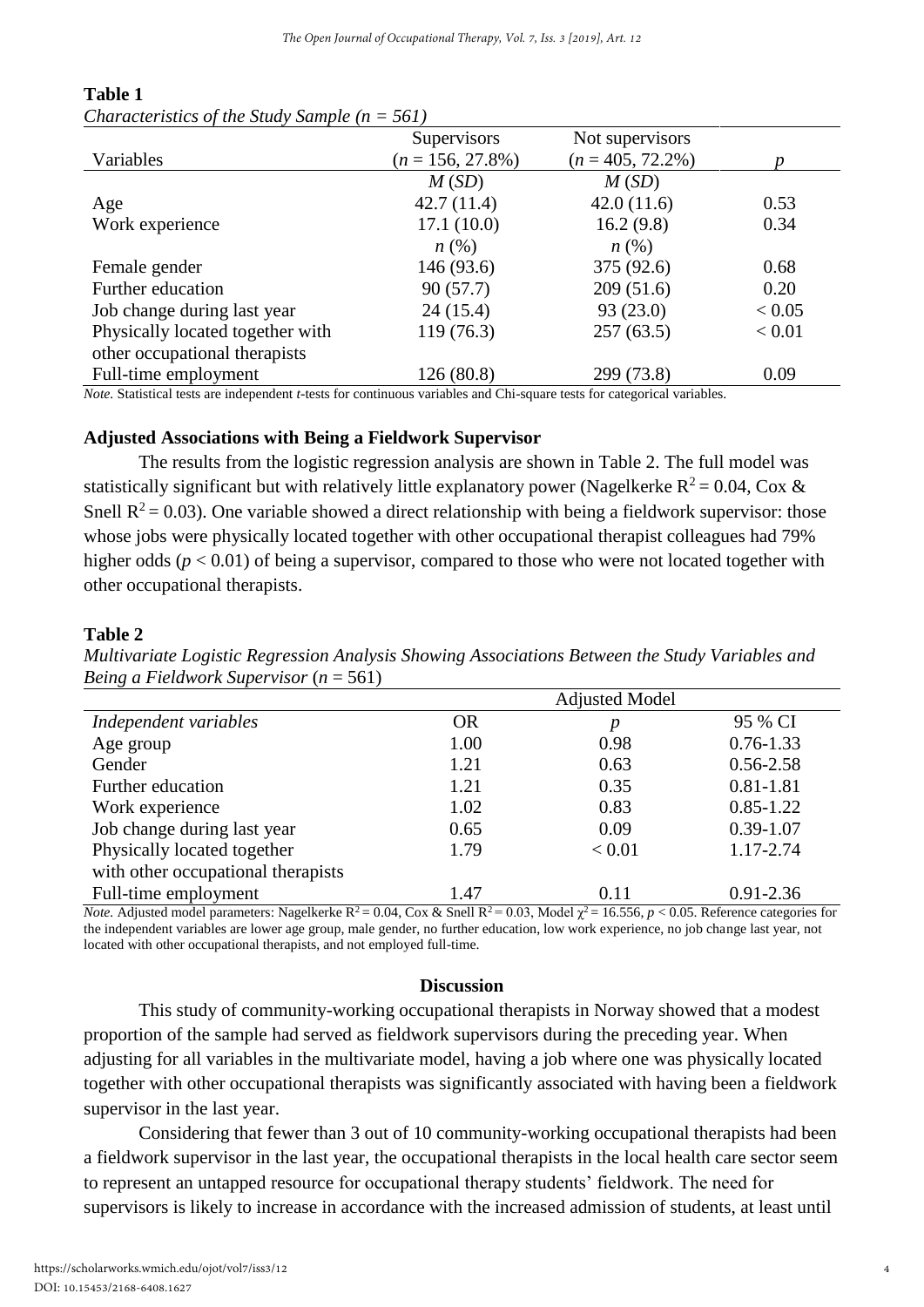more cost-effective models for supervision are implemented on a more regular basis. In addition to supporting an increase in the number of fieldwork placements, it appears that Norwegian education programs may benefit from looking to other countries for novel ideas about how fieldwork supervision can be organized and delivered. Internationally, innovative forms of fieldwork have included simulated experiences, student-led clinics, role-emerging practice placements, and projectbased placements, in addition to implementing the 2:1 model (Daniels, 2010; Hamilton et al., 2015; Hanson & DeIuliis, 2015; Knightbridge, 2014; Price & Whiteside, 2016).

Given the diversity of student backgrounds, a diversity of role models for students undergoing fieldwork appears important. Throughout its history as a profession, occupational therapy has been dominated by women (Pollard & Walsh, 2000). Although recent studies suggest that the proportion of men in the profession is increasing, the predominance of women persists (Bonsaksen, Kvarsnes, & Dahl, 2016; Yu, Brown, & Thyer, 2018). Nonetheless, we believe it is good for the new generation of therapists that the role of fieldwork supervisor did not vary systematically by gender. In fact, as shown from the multivariate analysis, none of the sociodemographic factors was significantly associated with having served as fieldwork supervisor during the preceding year. The interpretation of the results is that fieldwork supervisors in occupational therapy are as likely to be young as to be older, as likely to be male as to be female, and as likely to have a long experience as to have a short experience. Although more experience is likely to give an advantage in student supervision, we generally consider the results to embrace diversity in the supervisor role.

Having a job that was physically located together with other occupational therapists was the only factor significantly associated with being a supervisor during the last year. The finding clearly mirrors previous studies that found the impact of the social and organizational context has been emphasized. Two recent illustrative examples come from diverse cultures: the US (Varland et al., 2017) and Singapore (Krishnasamy et al., 2017). Both studies underscored the importance of support structures and having someone to turn to for discussion and advice. Of particular interest is the study conducted by Varland et al. (2017), which had a methodology similar to ours. These researchers found that the odds for always accepting the role of fieldwork supervisor (as opposed to never or sometimes) were more than twice as high among those indicating the presence of onsite mentorship, compared to their counterparts. In the present study, the odds for being a supervisor during the last year was nearly twice as high among the participants whose jobs were physically located together with other occupational therapists, compared to their counterparts. The interpretation is, therefore, that being physically located close to colleagues from the same profession may provide some of the support functions that are frequently needed for taking on the role of fieldwork supervisor. Initiatives by local and national organizations to provide intentional training on how to be a fieldwork supervisor may also support occupational therapists to adopt the role.

We consider two implications of the study to be of importance. First, for universities who are in a hurry to find potential fieldwork supervisors, it would be wise to focus on workplaces with more than one occupational therapist working. As suggested from this study, occupational therapists who are located together with other occupational therapists would be more inclined to accept the invitation to become a supervisor, compared to occupational therapists otherwise located. Second, in view of the increasing need for fieldwork supervisors, universities should, preferably, also look beyond their immediate challenges and set up a longer-term plan addressing how they can recruit supervisors in the future. Norway is a geographically large country with relatively few people, and many of the country's occupational therapists, especially in the rural communities, work in the absence of colleagues from the same professional background. If these therapists are to take on the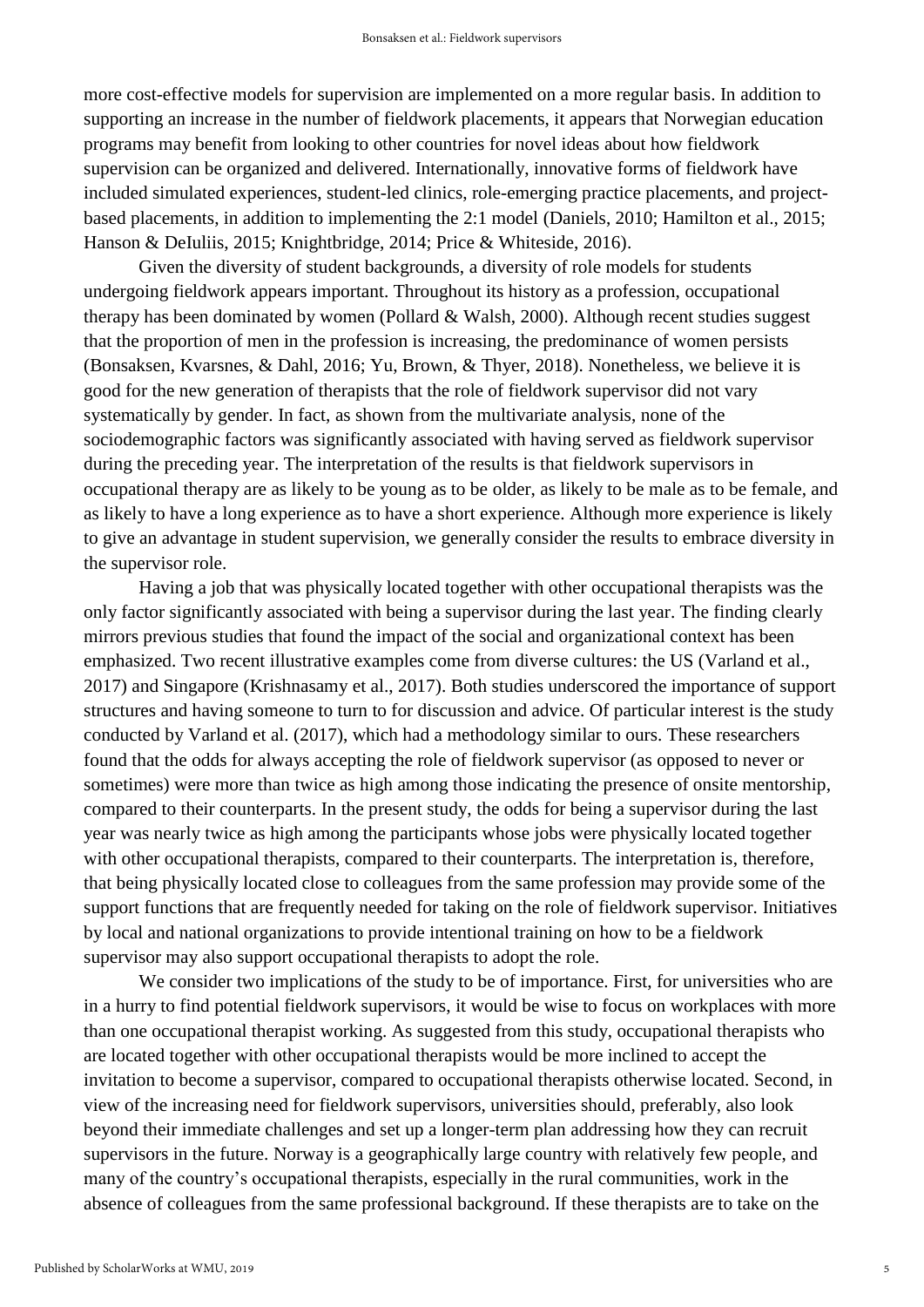role of supervisor, they may need other types of support. What measures might be perceived as support, and how such measures might be organized and delivered, appears to be a question for future studies.

## **Study Limitations**

The study employed a cross-sectional design, with its inherent limitations regarding the possibility of making causal inferences. The survey tool was developed for this study, and several of the questions have not previously been used in research. However, a pilot study ( $n = 7$ ) was conducted to ensure that the questions and response options were relevant and appropriate. The participants' suggestions for improvement were largely incorporated into the survey before the commencement of the study. The sample size was considered appropriate for the performed analyses, whereas the response rate (32%) was rather low. It was, however, similar to the response rate obtained in a previous member survey (Hagby et al., 2014; Horghagen et al., 2015) and similar to the response rate frequently obtained in large population surveys (Bonsaksen et al., 2018; Schou-Bredal et al., 2017). The data were based on the participants' self-report, which may produce biased results.

## **Conclusion**

In the sample of Norwegian community-working occupational therapists, 28% had served as a fieldwork supervisor during the preceding year. In view of the association between having a job that was physically located together with other occupational therapists and taking on the role of supervisor, universities may increase their success in locating potential supervisors if they focus on workplaces where there is more than one occupational therapist working. However, in a larger perspective, more fieldwork supervisors are needed in the profession, and the universities and local and national professional bodies are advised to make plans for how they can contribute to provide sufficient support for taking on the supervisor role.

#### **References**

- Arntzen, C., Sveen, U., Hagby, C., Bonsaksen, T., Dolva, A.-S., & Horghagen, S. (2018). Community- based occupational therapy in Norway: Content, dilemmas, and priorities. *Scandinavian Journal of Occupational Therapy*, *26*(5), 371-381. [https://doi.org/10.1080/11038128.2018.154864](https://doi.org/10.1080/11038128.2018.1548647 ) [7](https://doi.org/10.1080/11038128.2018.1548647 )
- Bonsaksen, T., Dolva, A. S., Hagby, C., Sveen, U., Horghagen, S., Thyness, E. M., & Arntzen, C. (2018). Involvement in research and development projects among communityworking occupational therapists in Norway. *Occupational Therapy in Health Care*, *33*(1), 22-36. [https://doi.org/10.1080/07380577.2018.152643](https://doi.org/10.1080/07380577.2018.1526434) [4](https://doi.org/10.1080/07380577.2018.1526434)
- Bonsaksen, T., Dolva, A. S., Horghagen, S., Sveen, U., Hagby, C., & Arntzen, C. (April, 2019). Characteristics of community-based occupational therapy: Results of a Norwegian survey (early online). *Scandinavian Journal of Occupational Therapy*, 1- 8. [https://doi.org/10.1080/11038128.2019.160908](https://doi.org/10.1080/11038128.2019.1609085)
- [5](https://doi.org/10.1080/11038128.2019.1609085) Bonsaksen, T., Granå, K. E., Celo, C., Ellingham, B., & Myraunet, I. (2013). A practice placement design facilitating occupational therapy

students' learning. *Journal of Mental Health Training, Education and Practice*, *8*(4), 169- 180. [https://doi.org/10.1108/jmhtep-08-2012-](https://doi.org/10.1108/jmhtep-08-2012-0028) [0028](https://doi.org/10.1108/jmhtep-08-2012-0028)

- Bonsaksen, T., Kvarsnes, H., & Dahl, M. (2016). Who wants to go to occupational therapy school? Characteristics of Norwegian occupational therapy students. *Scandinavian Journal of Occupational Therapy*, *23*(4), 297-303. [https://doi.org/10.3109/11038128.2015.110529](https://doi.org/10.3109/11038128.2015.1105293 ) [3](https://doi.org/10.3109/11038128.2015.1105293 )
- Bonsaksen, T., Lerdal, A., Heir, T., Ekeberg, Ø., Skogstad, L., Grimholt, T. K., & Schou-Bredal, I. (2018). General self-efficacy in the Norwegian population: Differences and similarities between sociodemographic groups (early online). *Scandinavian Journal of Public Health*.

<https://doi.org/10.1177/1403494818756701>

- Bonsaksen, T., Sveen, U., Dolva, A. S., Horghagen, S., Thyness, E. M., Hagby, C., & Arntzen, C. (2018). Perceived influence on service goals among community-working occupational therapists in Norway. *Journal of Primary Care & Community Health*, *9*. <https://doi.org/10.1177/2150132718813491>
- Daniels, N. (2010). Peer interactions and their benefits during occupational therapy practice placement education. *British Journal of Occupational*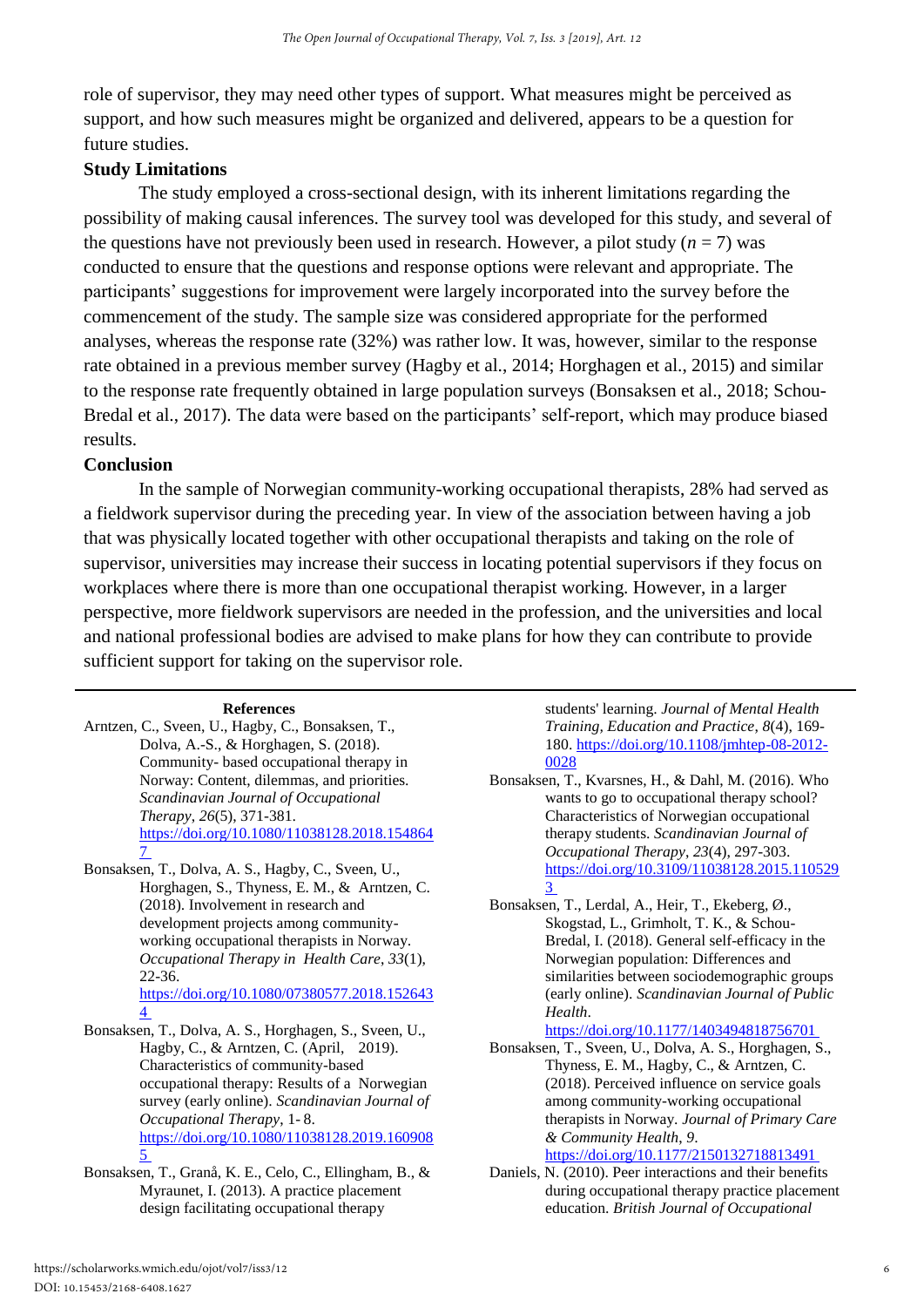*Therapy*, *73*(1), 21-28. [https://doi.org/10.4276/030802210x126295482](https://doi.org/10.4276/030802210x12629548272664) [72664](https://doi.org/10.4276/030802210x12629548272664)

- Hagby, C., Bonsaksen, T., Dolva, A. S., Horghagen, S., Sveen, U., Solbakken, A. I., & Thyness, E. M. (2014). Bruker Norske Ergoterapeuter Undersøkelses- og Vurderingsredskaper? [Are Norwegian occupational therapists using investigation and assessment tools?] Resultater fra Medlemsundersøkelsen i 2013: Del 1. *Ergoterapeuten, 57*(4), 22-27.
- Hamilton, A., Copley, J., Thomas, Y., Edwards, A., Broadbridge, J., Bonassi, M., . . . Newton, J. (2015). Responding to the growing demand for practice education: Are we building sustainable solutions? *Australian Occupational Therapy Journal*, *62*(4), 265-270. <https://doi.org/10.1111/1440-1630.12181>
- Hanson, D., & DeIuliis, E. (2015). The collaborative model of fieldwork education: A blueprint for group supervision of students. *Occupational Therapy in Health Care*, *29*(2), 223-239. [https://doi.org/10.3109/07380577.2015.101129](https://doi.org/10.3109/07380577.2015.1011297) [7](https://doi.org/10.3109/07380577.2015.1011297)
- Hanson, D. J. (2011). The perspectives of fieldwork educators regarding level ii fieldwork students. *Occupational Therapy in Health Care*, *25*(2- 3), 164- 177.

<https://doi.org/10.3109/07380577.2011.561420>

- HelseOmsorg21. (2014). *A Knowledge system for better public health [HelseOmsorg21: Et Kunnskapssystem for Bedre Folkehelse]*. Oslo: Department of Health
- Horghagen, S., Bonsaksen, T., Dolva, A. S., Hagby, C., Solbakken, A. I., Sveen, U., & Thyness, E. M. (2015). På Vei Inn i en Kunnskapsbasert Praksis: Ergoterapeuters Begrunnelser for Bruk eller Ikke Bruk av Vurderingsredskaper [On the way into a knowledge-based practice. Occupational therapists' reasons for using or not using assessment tools]. *Ergoterapeuten, 58*(6), 48-59.
- IBM Corporation. (2017). IBM SPSS for Windows, version 25. Armonk, NY: IBM Corporation.
- Knightbridge, L. (2014). Experiential learning on an alternative practice education placement: Student reflections on entry-level competency, personal growth, and future practice. *British Journal of Occupational Therapy*, *77*(9), 438- 446. [https://doi.org/10.4276/030802214x1409](https://doi.org/10.4276/030802214x14098207540956) [8207540956](https://doi.org/10.4276/030802214x14098207540956)
- Krishnasamy, C., Pereira, E., & Tan Siew Khoon, H. (2017). Junior occupational therapy clinical supervisors in an acute hospital: Experiences, challenges, and recommendations. *Health Professions Education*, *5*(1), 66-75. <https://doi.org/10.1016/j.hpe.2017.12.004>
- Lawson-Porter, A. (2014). Developing the student practitioner. In C. Bryant, J. Fieldhouse, & K.

Bannigan (Eds.), *Creek's Occupational Therapy and Mental Health* (5 ed., pp. 176- 186). Edinburgh: Elsevier.

- Nicola-Richmond, K., Butterworth, B., & Hitch, D. (2017). What factors contribute to failure of fieldwork placement? Perspectives of supervisors and university fieldwork. [https://doi.org/10.1080/14473828.2016.114998](https://doi.org/10.1080/14473828.2016.1149981) [1](https://doi.org/10.1080/14473828.2016.1149981)
- Pollard, N., & Walsh, S. (2000). Occupational therapy, gender, and mental health: An inclusive perspective? *British Journal of Occupational Therapy*, *63*(9), 425-431. <https://doi.org/10.1177/030802260006300904>
- Price, D., & Whiteside, M. (2016). Implementing the 2:1 student placement model in occupational therapy: Strategies for practice. *Australian Occupational Therapy Journal*, *63*(2), 123- 129[. https://doi.org/10.1111/1440-1630.12257](https://doi.org/10.1111/1440-1630.12257)
- Samordna opptak. (2018). So-49: Søkertall Fordelt på Utdanningsområde og -Type. Retrieved from https://www2.samordnaopptak.no/tall/2018/apr il/so49t
- Schou-Bredal, I., Heir, T., Skogstad, L., Bonsaksen, T., Lerdal, A., Grimholt, T. K., & Ekeberg, Ø. (2017). Population-based norms of the life orientation test - Revised (LOT-R). *International Journal of Clinical and Health Psychology*, *17*(3), 216-224. <https://doi.org/10.1016/j.ijchp.2017.07.005>
- Sladyk, K., Jacobs, K., & MacRae, N. (2010). *Occupational therapy essentials for clinical competence*. Thorofare, NJ: SLACK.
- Thomas, Y., & Penman, M. (2018). World Federation of Occupational Therapists (WFOT) standard for 1000 hours of practice placement: Informed by tradition or evidence? (early online). *British Journal of Occupational Therapy*, *82*(1), 3-4*.*  <https://doi.org/10.1177/0308022618788785>
- Varland, J., Cardell, E., Koski, J., & McFadden, M. (2017). Factors influencing occupational therapists' decision to supervise fieldwork students. *Occupational Therapy in Health Care*, *31*(3), 238-254. [https://doi.org/10.1080/07380577.2017.132863](https://doi.org/10.1080/07380577.2017.1328631) [1](https://doi.org/10.1080/07380577.2017.1328631)
- World Federation of Occupational Therapists. (2016). Minimum standards for education of occupational therapists revised 2016. Retrieved from<www.wfot.org/ResourceCentre>
- Yu, M.-L., Brown, T., & Thyer, L. (2018). The association between undergraduate occupational therapy students' listening and interpersonal skills and performance on practice education placements. *Scandinavian Journal of Occupational Therapy*, 26(4), 273- 282.

[https://doi.org/10.1080/11038128.2018.149627](https://doi.org/10.1080/11038128.2018.1496272) [2](https://doi.org/10.1080/11038128.2018.1496272)